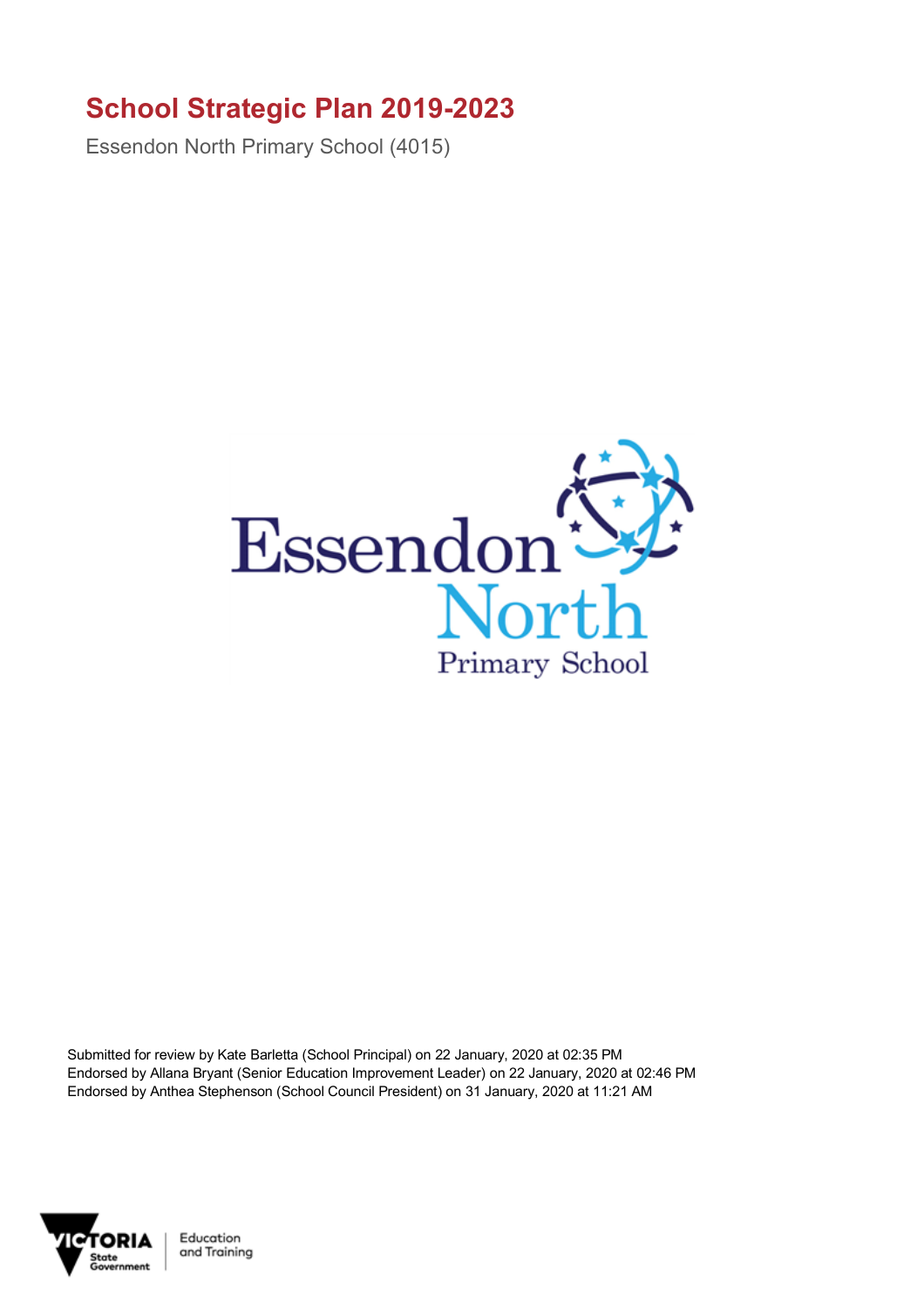## **School Strategic Plan - 2019-2023**

Essendon North Primary School (4015)

| <b>School vision</b>        | Our school vision is: Global learners and leaders, exceeding expectations.                                                                                                                                                                                                                                                                                                                                                                                                                                                                                                                                                                                                                                                                                                                                                                                                                                                                                                                                                                                                                            |
|-----------------------------|-------------------------------------------------------------------------------------------------------------------------------------------------------------------------------------------------------------------------------------------------------------------------------------------------------------------------------------------------------------------------------------------------------------------------------------------------------------------------------------------------------------------------------------------------------------------------------------------------------------------------------------------------------------------------------------------------------------------------------------------------------------------------------------------------------------------------------------------------------------------------------------------------------------------------------------------------------------------------------------------------------------------------------------------------------------------------------------------------------|
| <b>School values</b>        | At Essendon North Primary School, our mission is 'to maximise the potential of all; empowering independence, innovation,<br>excellence and engagement with the world. We use the DET values as the basis for working together: responsiveness, integrity,<br>impartiality, accountability, respect, leadership and human rights. We develop Essential Agreements for ways of working together as<br>a staff, students and as a community. We are Brave, Bold, Connected.                                                                                                                                                                                                                                                                                                                                                                                                                                                                                                                                                                                                                              |
| <b>Context challenges</b>   | Key challenges moving forward for us as a school community are in providing stability and consistency in our leadership. Throughout<br>2019, the substantive Principal, Scott Mullen, was on leave from April - December. Kate Barletta stepped up from Assistant Principal<br>to Acting Principal for the duration. Kate Barletta has since been appointed as the substantive principal from 2020. Subsequently,<br>Alice McKenzie, substantive leading teacher, stepped up from April- December as Acting Assistant Principal. Alice McKenzie will<br>continue in the Acting Assistant Principal role for Term One 2020 following an internal selection process held in Term Four.<br>Moving forward it is integral that the Executive Team establish clear roles and responsibilities to lead the school with a focus on the<br>new Strategic Plan, the 2020 AIP, the school centenary and the joint CIS and IB PYP accreditation visits in November 2020.<br>What our community and staff require is stability, focus, consistency and to have trust and respect in the leadership of the school. |
| Intent, rationale and focus | Our school is trying to achieve:<br>- improved student learning outcomes (compared to like and network schools)<br>- a clear, consistent and deliberate pedagogical and instructional model implemented across the school<br>- greater self and collective efficacy in staff and students<br>This is important because:<br>- there is a need for school wide consistency<br>- will give staff a common language<br>We will prioritise:<br>- a clear, consistent and deliberate pedagogical and instructional model in teaching writers<br>Over the four years of the strategic plan the following will unfold:<br>- to include literacy and mathematics                                                                                                                                                                                                                                                                                                                                                                                                                                               |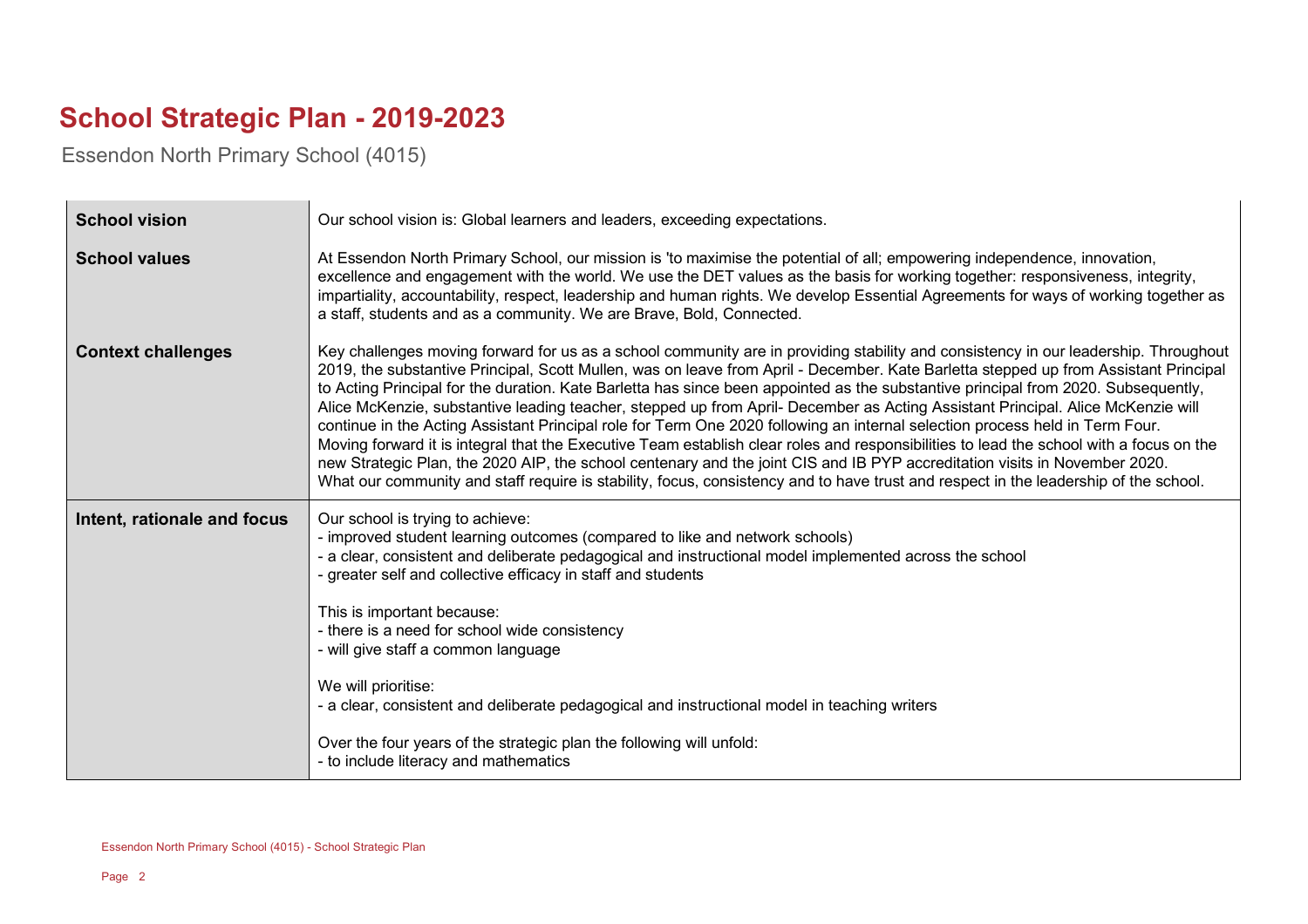| - develop STEM practices within units of inquiry |
|--------------------------------------------------|
|                                                  |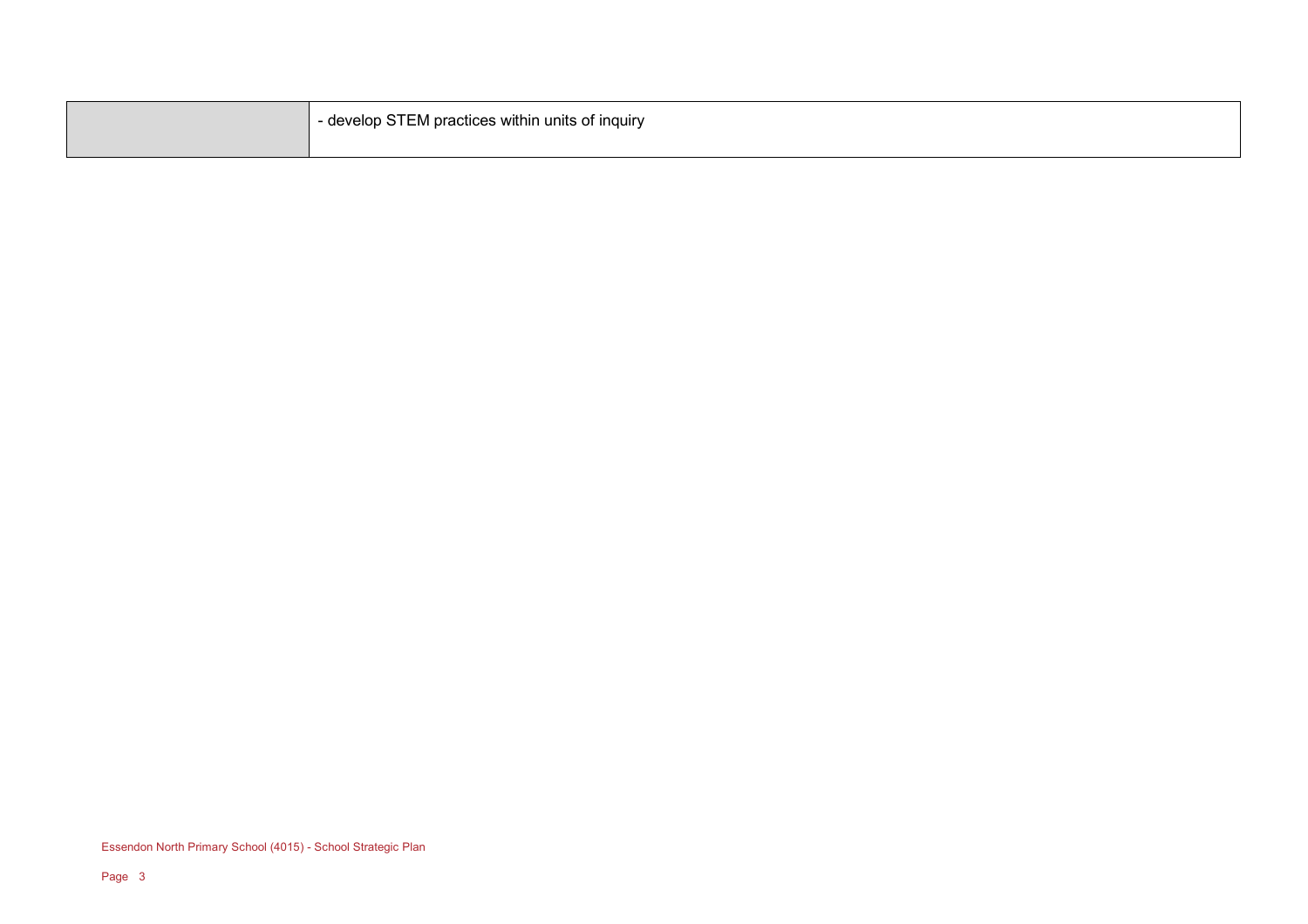## **School Strategic Plan - 2019-2023**

Essendon North Primary School (4015)

| Goal 1                                                                     | Enhance student engagement with learning                                                                                                                                                                                                                                                                                          |
|----------------------------------------------------------------------------|-----------------------------------------------------------------------------------------------------------------------------------------------------------------------------------------------------------------------------------------------------------------------------------------------------------------------------------|
| Target 1.1                                                                 | Improve rates of positive endorsement in the student Attitudes to school (AtoSS) for the measures of:<br>• Student voice and agency 57% in 2019 to be at or above 61% by 2023.<br>• Sense of confidence as a learner 75% in 2019 to be at or above 78% by 2023.<br>• Stimulating learning 73% 2019 to be at or above 78% by 2023. |
| Target 1.2                                                                 | Increase staff opinion in measures of<br>• Collective efficacy from 78% (2019) to 82% in 2023.<br>• Teacher collaboration from 57% (2019) to 65% in 2023.                                                                                                                                                                         |
| Target 1.3                                                                 | Improve the positive endorsement in the Parent Opinion Survey in<br>• Student Agency from 79% (2019) to 82% in 2023.<br>• Teacher communication from 80% (2019) to 84% in 2023.                                                                                                                                                   |
| <b>Key Improvement Strategy 1.a</b><br><b>Building practice excellence</b> | Develop, document and embed a consistent, whole school approach to instructional practice in Literacy and Numeracy,<br>with direct links to Units of Inquiry                                                                                                                                                                      |
| <b>Key Improvement Strategy 1.b</b>                                        | Build practice excellence through collaboration to support the implementation of the instructional model                                                                                                                                                                                                                          |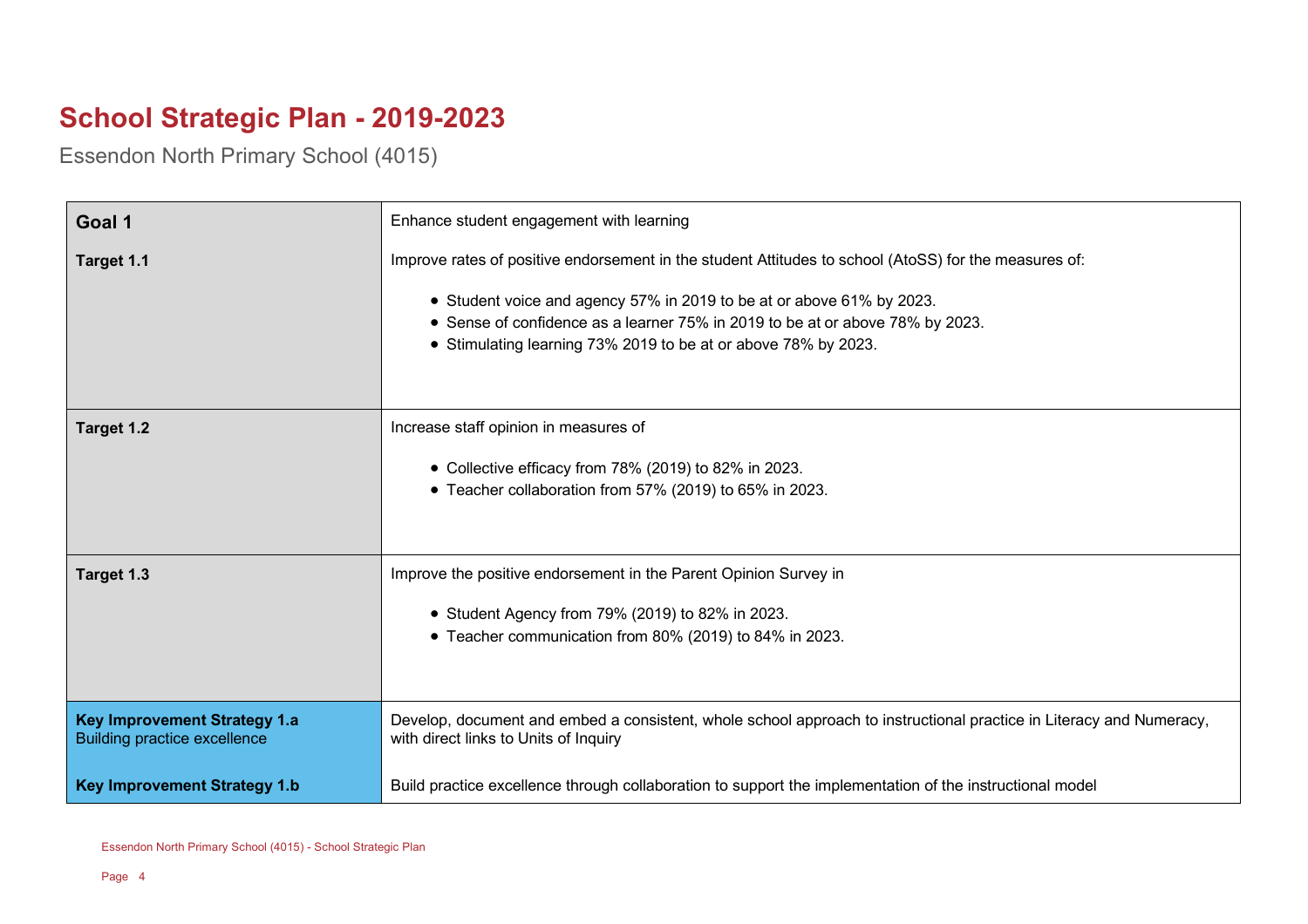| <b>Building practice excellence</b>                                              |                                                                                                                                                                                                                                                                                                                                                                                                                                                            |
|----------------------------------------------------------------------------------|------------------------------------------------------------------------------------------------------------------------------------------------------------------------------------------------------------------------------------------------------------------------------------------------------------------------------------------------------------------------------------------------------------------------------------------------------------|
| Key Improvement Strategy 1.c<br>Empowering students and building school<br>pride | Build teacher agency to enable student agency                                                                                                                                                                                                                                                                                                                                                                                                              |
| Goal 2                                                                           | Improve student learning outcomes                                                                                                                                                                                                                                                                                                                                                                                                                          |
| Target 2.1                                                                       | NAPLAN - Increase medium and high growth in<br>• Numeracy from 79% (2019) to 83% in 2023<br>• Reading from 78% (2019) to 82% in 2023<br>• Writing from 80% (2019) to 84% in 2023                                                                                                                                                                                                                                                                           |
| <b>Target 2.2</b>                                                                | NAPLAN - Increase the percentages of students in the top two bands<br>Year 3<br>• Reading from 78% (2019) to be at or above 82% in 2023<br>• Writing from 71% (2019) to be at or above 75% in 2023<br>• Numeracy from 55% (2019) to be at or above 59% in 2023<br>Year 5<br>• Reading from 49% (2019) to be at or above 55% in 2023<br>• Writing from 31% (2019) to be at or above 36% in 2023<br>• Numeracy from 38% (2019) to be at or above 42% in 2023 |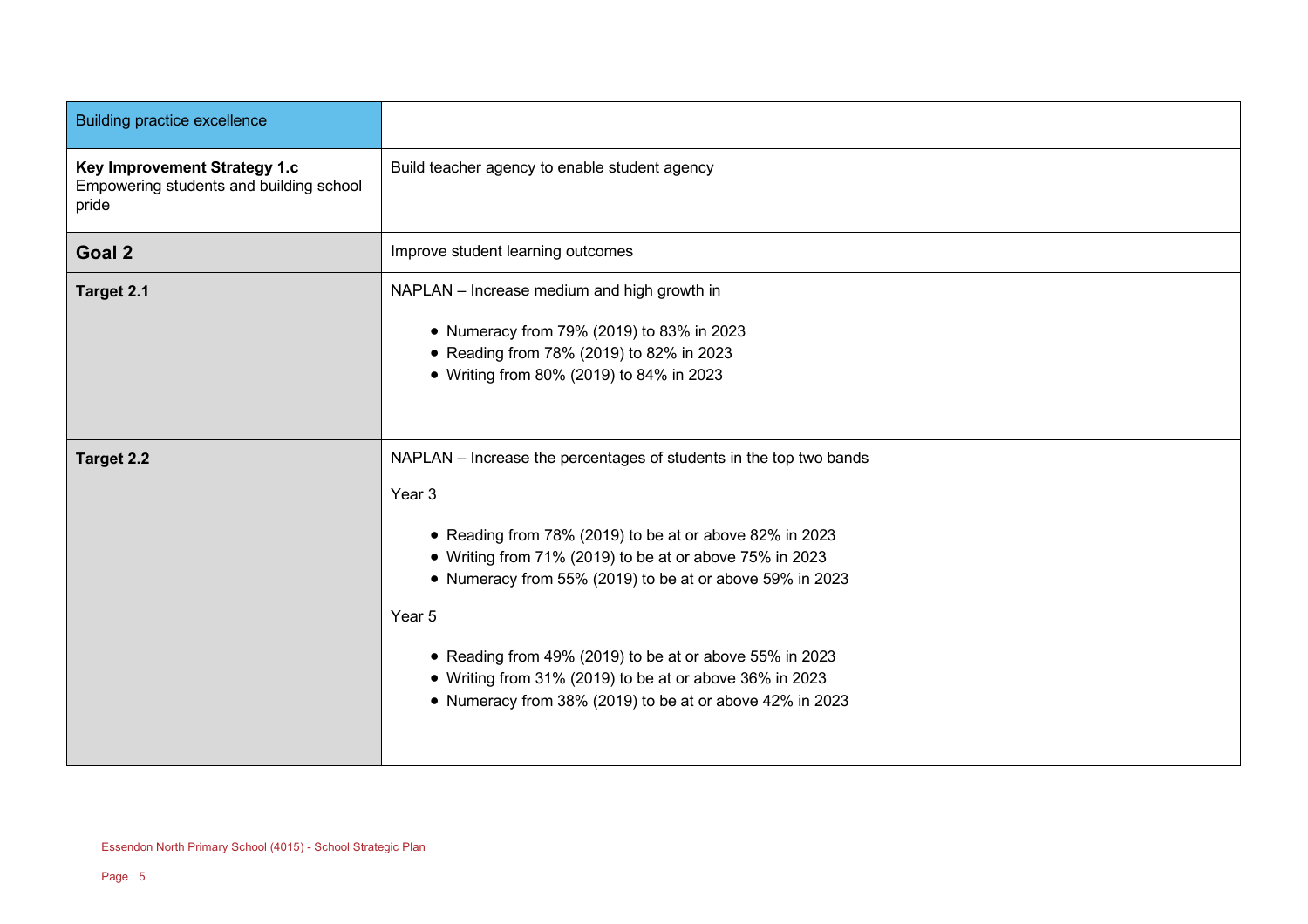| Target 2.3                                                                 | Improve the staff opinion measure for                                                                                                                                                                                                                                                                                                            |
|----------------------------------------------------------------------------|--------------------------------------------------------------------------------------------------------------------------------------------------------------------------------------------------------------------------------------------------------------------------------------------------------------------------------------------------|
|                                                                            | • Academic emphasis from 64% (2019) to 68% in 2023<br>• Guaranteed and viable curriculum from 74% (2019) to 78% in 2023<br>• Leadership- overall score from $50.3\%$ (2019) to $60\%$ in 2023<br>• Instructional leadership from 69.94 percentile (2019) to 75 percentile in 2023<br>• Professional learning modules (to be completed from 2020) |
| <b>Key Improvement Strategy 2.a</b><br>Instructional and shared leadership | Embed responsive and proactive instructional and distributed leadership                                                                                                                                                                                                                                                                          |
| <b>Key Improvement Strategy 2.b</b><br>Evaluating impact on learning       | Enhance teacher capabilities to use data to differentiate and plan for learning                                                                                                                                                                                                                                                                  |
| <b>Key Improvement Strategy 2.c</b><br><b>Building practice excellence</b> | Build the understanding of the inter-relationship between the PYP and Victorian Curriculum frameworks to ensure the<br>quality and integrity of learning and teaching                                                                                                                                                                            |
| Goal 3                                                                     | Enhance student wellbeing                                                                                                                                                                                                                                                                                                                        |
| Target 3.1                                                                 | Improve rates of positive endorsement in the student Attitudes to school (AToS) for the measures:<br>• Sense of inclusion 84% in 2019 to 89% in 2023<br>• Respect for diversity 72% in 2019 to 76% in 2023<br>• Not experiencing bullying 48% in 2019 to 55% in 2023                                                                             |
| Target 3.2                                                                 | Improve the positive endorsement in the Parent Opinion Survey for the measure of:                                                                                                                                                                                                                                                                |